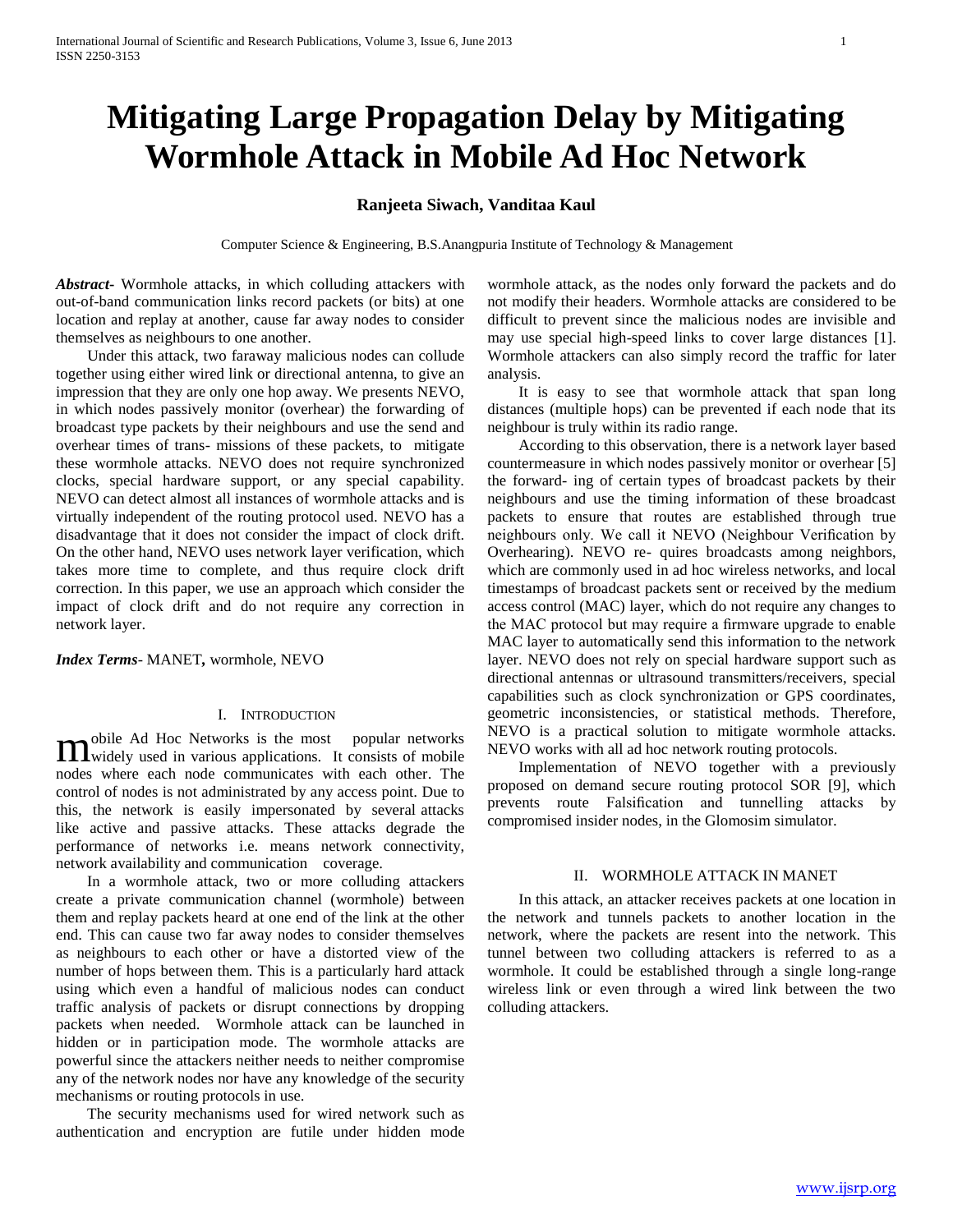

**FIGURE1: WORMHOLE ATTACK**

 Due to the broadcast nature of the radio channel, the attacker can create a wormhole even for packets not addressed to itself.

 **Example** In figure1. **P** and **Q** are two malicious nodes that encapsulate data packets and falsified the route lengths. Suppose node **S** wishes to form a route to **D** and initiates route discovery. When **P** receives a Route Request from **S***, Q* encapsulates the Route Request and tunnels it to **Q** through an existing data route, in this case  $\{P \rightarrow P \rightarrow Q \rightarrow R \rightarrow Q\}$ . When Q receives the encapsulated Route Request for **D** then it will show that it had only travelled  $\{S \rightarrow P \rightarrow Q \rightarrow D\}$ . Neither P nor **Q** updates the packet header. After route discovery, the destination finds two routes from **S** of unequal length i.e. one is of 4 and another is of 3. If **Q** tunnels the Route Reply back to **P**, **S** would falsely consider the path to **D** via P is better than the path to **D**  via R. Thus, tunnelling can prevent honest intermediate nodes from correctly incrementing the metric used to measure path lengths.



**Figure.1.1. A wormhole attack performed by colluding malicious nodes A and B**

 Though no harm is done if the wormhole is used properly for efficient relaying of packets, it puts the attacker in a powerful position compared to other nodes in the network, which the attacker could use in a manner that could compromise the security of the network. The wormhole attack is particularly dangerous against many ad hoc network routing protocols in which the nodes that hear a packet transmission directly from some node consider themselves to be in range of that node. Performance of wormhole attack can be shown in figure 2.In this attack, an attacker receives packets at one point in the network, "tunnels" them to another point in the network, and then replays them into the network from that point.

 Due to the nature of wireless transmission, the attacker can create a wormhole even for packets not addressed to it, since it can overhear them in wireless transmission and tunnel them to the colluding attacker at the opposite end of the wormhole. Two malicious nodes share a private communication link between them. Worm hole can eavesdrop the traffic, maliciously drop the packets, and perform man-in- the-middle attacks against the network protocols.

#### III. NEVO

 We illustrate the approach of NEVO using Fig. 1.3 in which node *i* broadcasts a packet, and one of its neighbors, node *j*, rebroadcasts (forwards) it. We assume half-duplex wireless channels. Let *t* denote the time it takes a packet to traverse one hop and *δ* denote the time taken by *j* to process the packet and acquire the channel before transmitting it. Then, node *i* overhears *j*'s forwarding in  $t + \delta$  seconds after it completed its broadcast if node *j* is a true neighbor. On the other hand, it takes at least  $3t +$ *δ* seconds to overhear *j*'s forwarding via a wormhole.

# *a. Timing Analysis of Wormhole Attacks*

 For a more rigorous timing analysis, we use Figs. 2 (a) and (b) and the following notation.

*• ts*1 (*ts*1 ): the local time of node *i* (node *j*) at the time the first bit of the message is broadcasted by node *i* (heard by node *j*).



 Fig.1.3. Detection of out-of-band wormholes using passive monitoring. Node *i* sends a packet to node *j* and then passively monitors node *j*'s forwarding.

 (a) normal case; (b) attack case with a wormhole, *W*, between node *i* and

node *j*. *W* is formed by one or multiple colluding attackers.

•  $t_{sl}^{i}$  ( $t_{sl}^{j}$ ): the local time of node *i* (node *j*) at the time the last bit of the message is broadcasted by node *i* (heard by node *j*).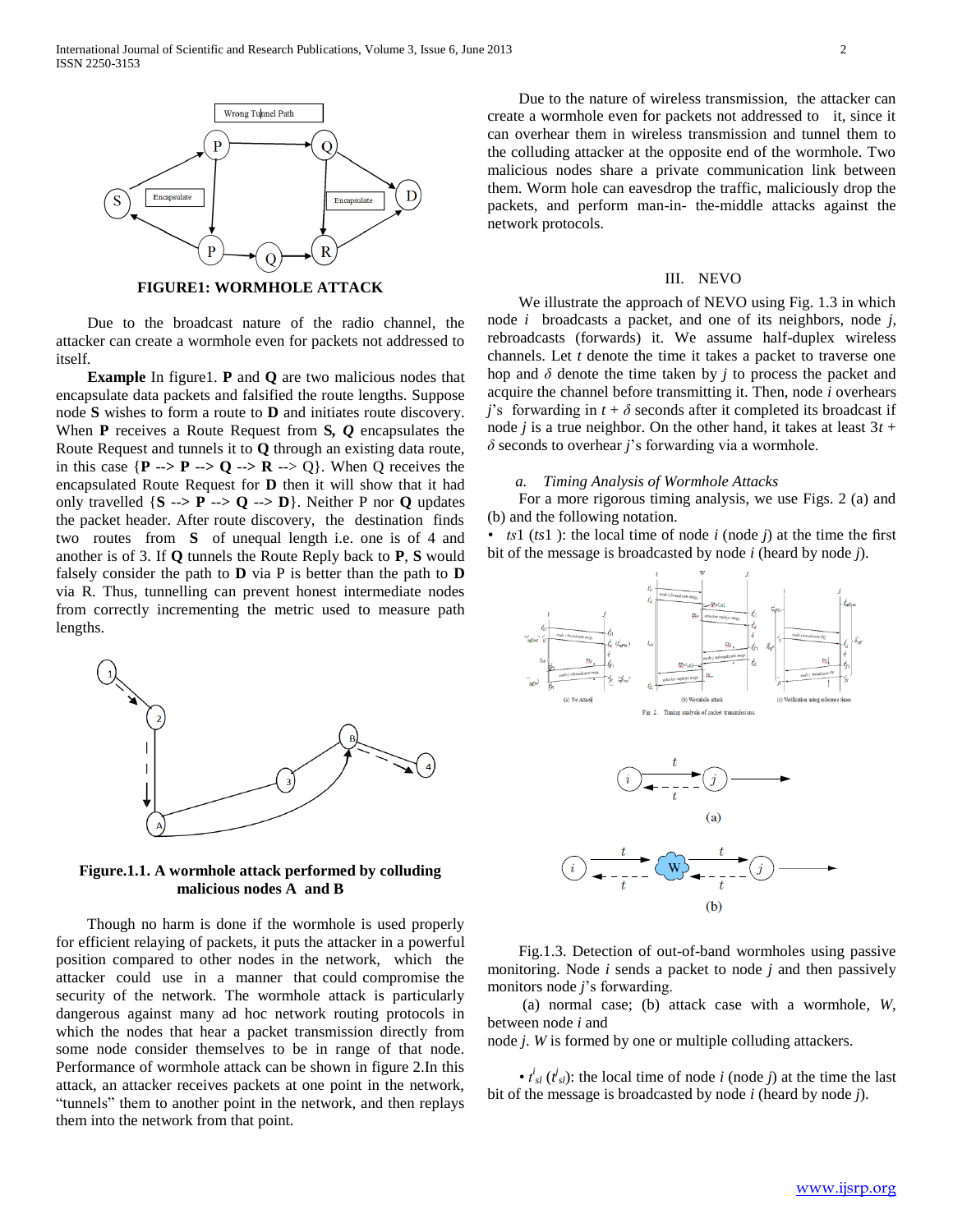•  $t_{fl}^i$  ( $t_{fl}^j$ ): the local time of node *i* (node *j*) at the time the first bit of the message is overheard by node *i* (forwarded by node *j*).

•  $t^i_{\mathcal{J}}(t^j_{\mathcal{J}})$ : the local time of node *i* (node *j*) at the time the last bit of the message is overheard by node *i* (forwarded by node *j*).

 *• tx<sup>j</sup>* : the transmission time for the forwarded message by node *j*. It includes preamble and MAC headers. Note that

 $t^j_x = \dot{t}^j_{\text{fl}} - t^j_{\text{fl}} = t^i_{\text{fl}} - t^i_{\text{fl}}.$ 

•  $\delta$ : the message delay at node *j*,  $\delta = t_{\text{fl}}^j - t_{\text{sl}}^j$ 

 $\cdot$  *tx<sub>w</sub>*: the additional transmission delay incurred to replay the message by a wormhole attacker. This can be as low as one bit time to as much as *txj* .

•  $tp_{i,j}$ : the message propagation delay between nodes *i* and node *j*.

 *• t*oh: the overhear time, i.e., the time delay for node *i* to overhear node *j*'s forwarding after it broadcasted the message. **I.e.**,  $t_{oh} = t^i_{fl} − t^i_{sl}$ .

*• R*: maximum radio transmission range in meters.

 *• Sp*: radio signal propagation speed; *Sp < c*, where *c* is the speed of light in free space.

 If nodes *i* and *j* are true neighbors, see Fig. 2 (a), the propagation delay between them can be estimated as follows.

| $t_{oh} = t_{fl}^l - t_{sl}^l = tx_j + \delta + 2tp_{i,j}$ | (1) |
|------------------------------------------------------------|-----|
| $t_{oh} - tx_j - \delta = 2tp_{i,j}$                       | (2) |

Note that node *i* knows  $tx_j = t_{j-1}^i - t_{j-1}^i$ . In practice,  $\delta$ , the processing delay at node *j*, varies a lot. However, if node *i* knows *δ* (suppose, node *j* gave this information in a separate message), then node *i* can verify if the following condition holds.

 $t_{oh} - tx_i - \delta = 2tp_{i,j} \leq 2R/Sp.$  (3)

In the normal case without attack, (3) is satisfied.

 In the case of a wormhole link between nodes *i* and *j*, see Fig. 2 (b), the time to overhear, denoted as *t'oh*, is given by  $t'$ <sub>*oh*</sub> =  $t^i_{fl} - t^i_{sl} = tx_j + \delta + 2(tx_w + tp_{i,w1} + tp_{w1,w2} + tp_{w2,j})$ (4)

where *w*1 and *w*2 are the two endpoints of the wormhole.

### IV. MESSAGE TRANSMISSION SEQUENCE IN NEVO

 The neighbor verification consists of three message transmissions between two encountered nodes, as shown in Fig. 3 — (1) node *i* broadcasts a control packet, called probe query (PQ) targeted to node *j*; (2) after node *j* receives the PQ from node *i*, it rebroadcasts (forwards) this query packet as its probe forward (PF) packet; then (3) node *j* sends node *i* a unicast packet, called probe reply (PR), which contains the processing delay, *δ*. After receiving PR from node *j*, node *i* can decide whether to accept node *j* as a true neighbor according to (3). To prevent wormhole attackers from fabricating probe packets, nonces are added to PQ and PF packets and a message authentication code to the PR packet. The message formats for PQ, PF, and PR are given as follows:



**Figure3:Message Transmission Sequence used By NEVO**

$$
PQi = \{PQ, i, j, ni\} (5)
$$
  
PFj = \{PF, i, j, ni, nj\} (6)  
PRj = \{PR, i, j, ni, nj, \delta, Mij\} (7)

 where *ni* and *nj* are nonces generated by nodes *i* and *j*  respectively,

 *Mij* is the message authentication code computed over*{*PR,*i*, *j*, *ni*, *nj* , *δ}* using a shared cryptographic key betweennode *i* and *j*. Note that digital signatures may be used instead of message authentication codes.

 Optimization: The broadcast message PF relayed might not be overheard by node *i* due to collision. Even if node *i* receives the PR from node *j* but did not overhear *j*'s forwarding, it cannot decide whether there is a wormhole link between them. Then the neighbor verification fails, and node *i* needs to retry the neighbor verification sequence. To reduce the number of retries, we introduce the concept of reference times. The reference times are local timestamps corresponding to a previous successful event such as the last time nodes *i* and *j* verified that they were true neighbors. Consider Fig. 2 (a) in which node *i* initiates the neighbor verification. When node *I* verifies that node *j* is its neighbor, node *i* records *tisl* and *tifl* as the reference times *tirefout* and *tirefin*, respectively. Also node *i* sends a special unicast packet to notify node *j* of theirtrue connectivity so that node *j* can record its local timestamps *tjsl* and *tjfl* during that verification event as its reference times *tjrefin* and *tjrefout*, respectively. These reference times are usedfor future neighbor verifications as follows.

 We add one more fields to PR, *δjref* = *tjfl−tjrefout*, which is the delay between the time to send the last bit of the PF and the reference time, as shown in Fig. 2 (c). If node *i* receives *a* PR from node *j* and did not overhear the related PF, it can estimate  $\text{trif } l = \text{tirefin } + \delta \text{iref}$  and then verify node *j* according to (3). This works only if nodes *i* and *j* verified each other by overhearing both ways and established the reference times.Node *j* sets *δjref* = 0, which indicates that reference time is invalid for neighbor verification, if reference times with node *I* are not established. The reference times *tirefout* and *tjrefin* are used for the case where node *j* initiates the verification of node *i*. Potentially, the references times may be updated whenever node *i* verifies node *j*  without using *δjref* ; however, such updates should be done infrequently to reduce the overhead.

### V. DISADVANTAGE OF THE NEVO

 The message delay large *δ* in PR packet is measured at node *j* and used by node *i for* neighbor verification. If *δ* is, then relative clock drifts of the network cards can cause false positives.